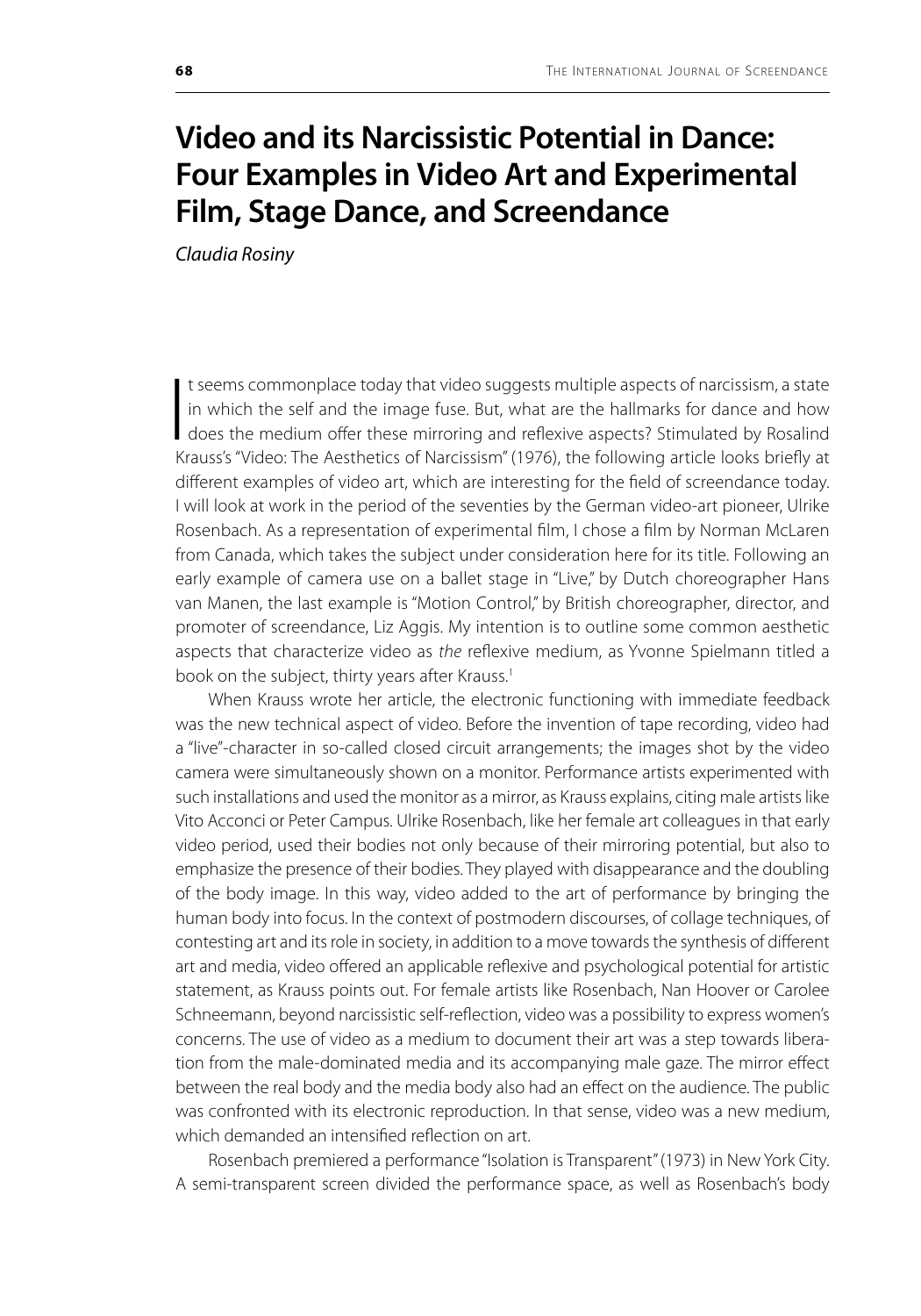actions, which were similarly divided between "live" performance (behind the screen) and their projection on a video monitor (which presented images shot by a camera stationed above the performance space). The audience was able to view both sides of the divided performance space, the "live" performance, and the video monitor simultaneously. However, Rosenbach's nearly naked body could only be seen through a diffusive screen whereas the images on the monitor were "real" and clear.

Norman McLaren, known for his many film experiments with animation, produced, as his last film, a dance film visualizing the legend of Narcissus. "Narcissus" (1983) starts like a simple studio document of a classical dance; it is only in the second half that the images become independent, as a result of pixilation or the doubling of images of the same person. Whereas in the beginning Narcissus dances with a real body double, later the viewer cannot even determine if it is real or a filmic double. Additionally, McLaren plays with the possibilities of filmic space—the double "hangs" upside down from the top of the frame, evoking a distorted narcissistic image.

When cameras became less heavy and more flexible in the seventies, some choreographers experimented with video cameras on the dance stage. Van Manen produced a singular performance with Henk van Dijk (a former dancer). In "Live" (1979), Coleen Davis dances a solo, which is filmed by van Dijk and simultaneously projected on a big screen. The audience in the theater—as in Rosenbach's performances—sees both the dancing body and the close-ups of body details, as well as the camera in action. What becomes interesting in relation to the reflexivity of video is when Davis uses the camera as a mirror a counterpart and a dance partner. There is a moment when van Dijk moves onto his back and Davis steps above him, so that the projected images are swirling. The imaginative (Lacan) is best visualized by the potential of the video medium.

In "Motion Control" (2001), Liz Aggis performs a solo. This screendance again shows a dialogue between performer and camera. An intensified confrontation of body and camera is evoked by numerous filmic means including: a subjective camera, worm'sand bird's-eye view, as well as whip zooms, or McLaren playing with turning the camera upside down.<sup>2</sup> In an enhancement of a constellation, similar to "Live," "Motion Control" exhausts the potential of video with a camera that is controlled by computer. Aggis's screendance offers another additional level, revealing the mediated aspect and leaving out a simple account of narcissism. Interspersed within the end credits, we see the same shots as in the beginning of the film, but this time registered by a second camera, which ultimately unmasks the mediated constellation.

What these examples show is that video as a new medium in the seventies enforced an aesthetic of narcissism, as Krauss assessed in 1976. Video and film are mediums with a high reflective potential; or as Krauss provocatively claimed: Narcissism is "*the* condition of the entire genre."<sup>3</sup> What Krauss punctuates less is the potential of the medium in relation to the human body and dance. In addition to her thesis, I offered some examples that show the mirroring, reflecting, and eventually narcissistic potential of video and film in relation to dance, which is often accompanied by a clever use of space in different subgenres. The mirroring and self-reflexive aspects that were new in the early days of video art still offer a high potential for screendance today, especially when it is transformed to a high-tech screen dance like "Motion Control," which unfolds its reflective impact by parodying, stylizing and unmasking the narcissistic configuration.